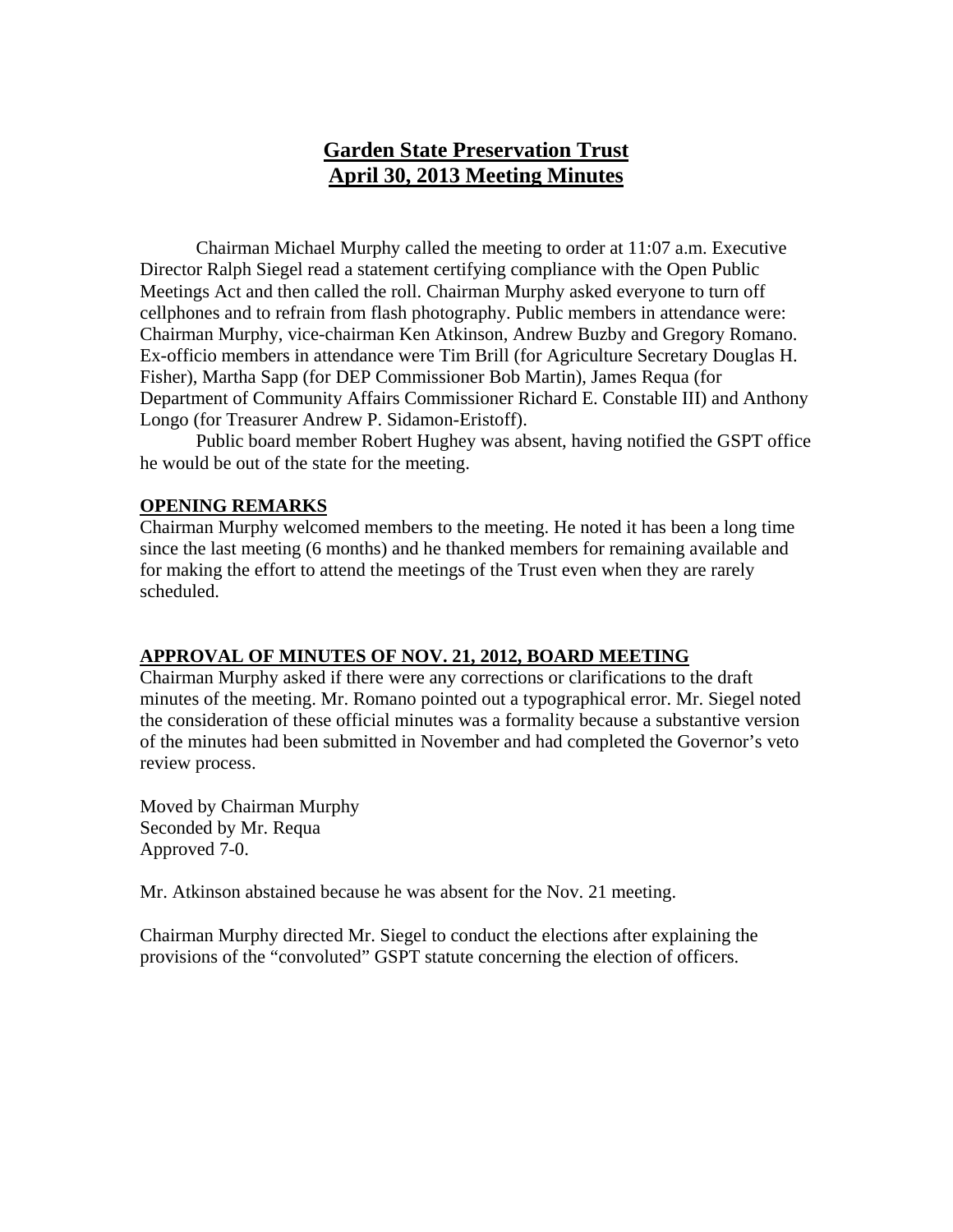### **ELECTION OF OFFICERS FOR 2013**

Mr. Siegel explained the statutory rotation of chairmanship meant that in 2013, one of the Senate President's appointees was to serve as chair. He noted that there are two Senate appointees, Mr. Romano and Mr. Hughey, who is serving in a holdover status because his 5-year term has formally expired. Mr. Siegel explained that Mr. Hughey, who knew he would be absent from today's meeting, told him he would remain a member of the Trust in a holdover capacity as long as needed until such time as the Senate President made a new appointment, but that he did not wish to be reappointed and that he was ceding his right to run for office on the GSPT. This means that Mr. Romano is the only available candidate to be elected Chairman under the rotation requirement of the GSPT statute.

Chairman Murphy nominated Mr. Romano as chair for 2013. Ms. Sapp seconded the nomination.

Mr. Siegel conducted a roll call vote. Approved 8-0 to elect Mr. Romano chairman for 2013.

(His election does not take effect until the end of the Governor's veto period so Chairman Murphy remained chair of the meeting.)

Mr. Siegel explained the vice-chairman could be elected from any of the public board members.

Mr. Romano, the chairman-elect, nominated Mr. Atkinson as vice-chair for 2013. Chairman Murphy seconded the nomination.

Mr. Siegel conducted a roll call vote. Approved 8-0 to elect Mr. Atkinson as vice-chairman for 2013.

Mr. Siegel explained the board could elect anyone to serve as Secretary and as Treasurer and could combine the positions. The statute does not require these posts to be held by a voting board member. He explained the posts have been combined since 2004.

Mr. Atkinson nominated Mr. Siegel to combined post of Secretary-Treasurer for 2013. Mr. Romano seconded the nomination.

Mr. Siegel conducted a roll call vote. Approved 8-0 to elect Mr. Siegel Secretary-Treasurer for 2013.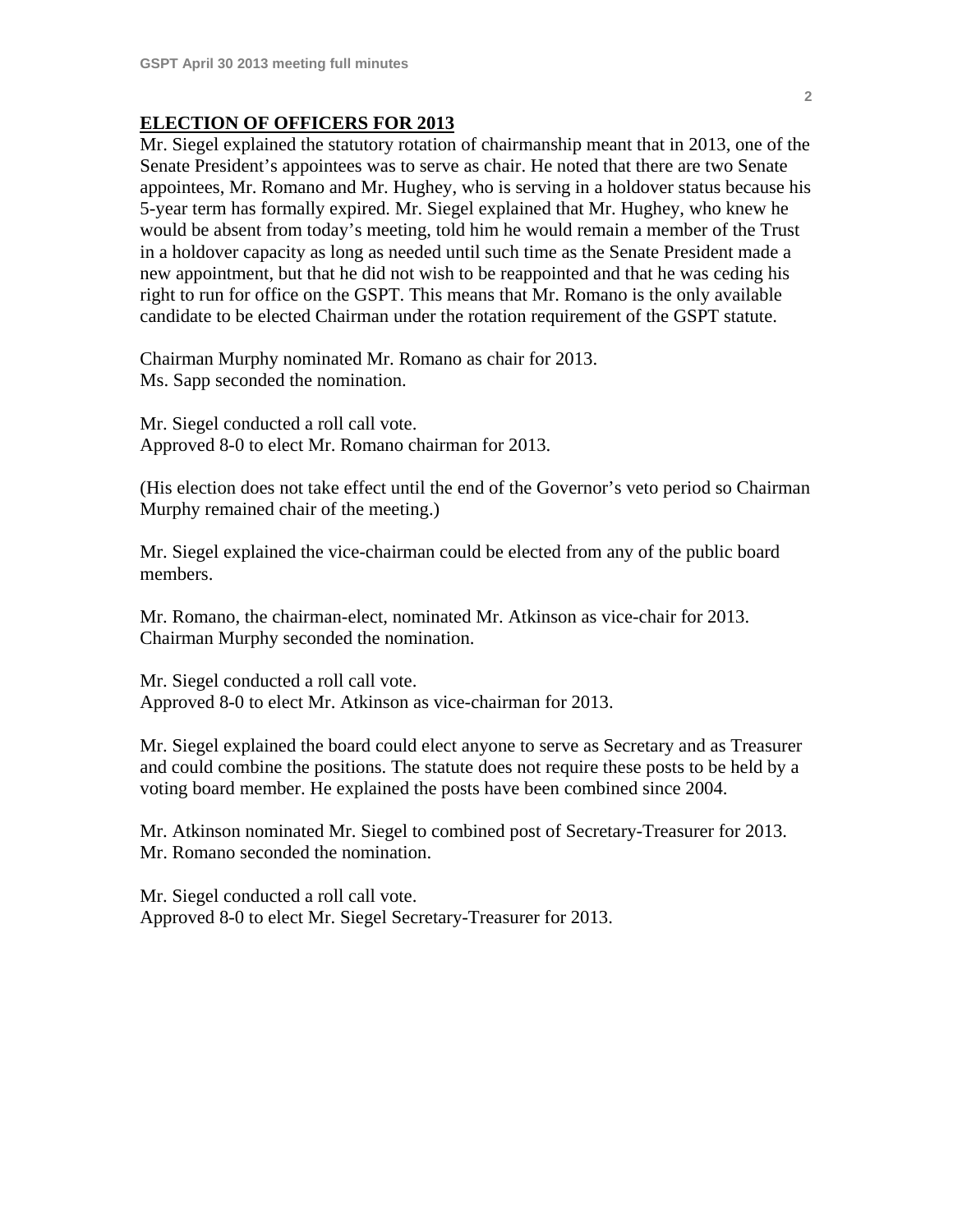#### **EXECUTIVE DIRECTOR'S REPORT**

Mr. Siegel welcomed Anthony Longo from the Office of Public Finance as the new exofficio designee for the Treasurer and Tim Brill of the State Agriculture Development Committee as the backup ex-officio designee for the Agriculture Secretary. He welcomed Peter Simon from the Authorities Unit of the Governor's Counsels Office.

Mr. Siegel reviewed the contents of the meeting books, made note of important news stories and press releases contained therein.

Mr. Siegel noted that copies of the final draft of the FY2012 Annual Report of the Garden State Preservation Trust were in the members' books. He asked Trust board members to review the final draft and to contact him within the week for any suggested amendments or changes so he could get the report to the printer and distribute it to the Legislature.

Mr. Siegel said all of the appropriations approved by the Trust at its meetings last September and November have worked their way through the Legislature in the form of Appropriations Acts, and that the Governor signed those bills into law on January 25.

Mr. Siegel discussed the fiscal conditions of funding available for the NJ Historic Trust. He said the 2009 Bond Fund provided \$12 million in appropriations capacity. He said \$8.7 million was appropriated in 2011, leaving \$3.2 million in appropriations capacity based on bonds to be issued. He said the proposal today is to use \$1.4 million of that remaining capacity for the round of grants being recommended, and that he could report the remaining appropriations capacity was sufficient to cover these recommendations.

# **PRESENTATION OF THE NEW JERSEY HISTORIC TRUST HISTORIC SITE MANAGEMENT GRANT RECOMMENDATIONS FOR FY2013**

Mr. Siegel explained that details of the Historic Trust grant recommendations are in the members' meeting books and were circulated to them in the mail last week.

Mr. Siegel welcomed Dorothy Guzzo, Executive Director of the New Jersey Historic Trust, to the meeting.

Ms. Guzzo made a presentation to explain the Historic Site Management (HSM) planning grant recommendations. She thanked the Trust board members for taking the time to come to Trenton to consider these recommendations. She explained the smaller HSM grants ranging to \$50,000 are for planning and design in order to keep these projects moving toward larger capital projects or tourism development.

Ms. Guzzo said her office received 69 applications from local governments or nonprofits requesting about twice the grant funding available. She said HSM applications must be for sites that are listed on the National Register of Historic Places or are deemed eligible for such listing. She reviewed the criteria by which these projects are evaluated, including the organization's fiscal and managerial ability to conduct the project and fulfil the requirements for matching funds.

Ms. Guzzo said HSM grants included initiatives for energy conservation and for the evaluation of visitor interests, patterns and needs.

Using a slideshow presentation to show photographs with fiscal charts for the 37 projects recommended to receive grants.

Ms. Guzzo said her office is conducting a comprehensive study of all projects since the first grants were awarded in 1990. She said a survey went out to project owners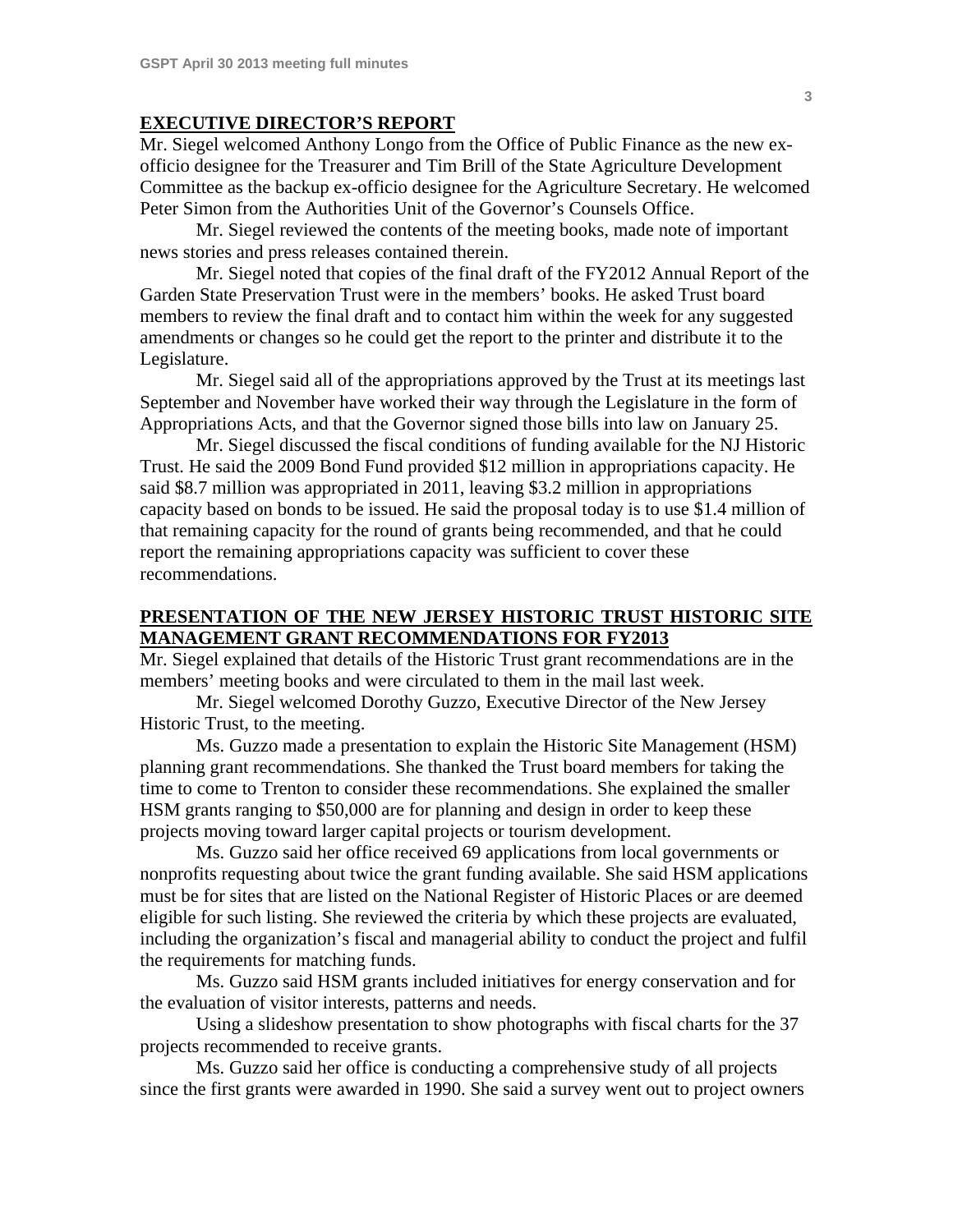last year, and that staff were currently examining the results and reviewing the projects over the past three decades. She said the survey identified \$800 million in documented need, with the largest percentages coming from State Parks and universities. She said she hopes to issue a report later this year.

 Ms. Sapp asked how the applicants were evaluated for fiscal performance. Ms. Guzzo said they examine whether they have paid staff or a good track record. She said if they have organizational weaknesses the Historic Trust staff will step in to assist them if the project site is important enough.

 Mr. Romano asked about the criteria for the ownership of the site. Ms. Guzzo said they generally want to see that the applicant has a lease on the site they are managing. Mr. Romano aspect specifically about a Preservation New Jersey application to rehabilitate a historic site in Ewing, and Ms. Guzzo said they did have a lease to operate the site.

 Mr. Romano asked about plans for the remaining funds. Ms. Guzzo said the Historic Trust board has been discussing a small grant round next year, perhaps with a focus on disaster management planning.

 Mr. Siegel asked if this was the first grant from Preservation New Jersey, a nonprofit advocacy group. Ms. Guzzo said it was their first project.

 Mr. Siegel noted the church was in a key spot and has drawn a great deal of newspaper publicity.

 Chairman Murphy asked about the duration of the lease. Ms. Guzzo said it had to be a minimum of 15 years to qualify for an HSM grant. She said it was definitely a threatened resource. Mr. Brill pointed out the project description in the members' books noted the lease was for 50 years.

# **RESOLUTION #13-001 TO APPROVE NEW JERSEY HISTORIC TRUST RECOMMENDATIONS FOR HISTORIC SITE MANAGEMENT GRANTS FOR FY2013 FROM THE 2009 HISTORIC PRESERVATION BOND FUND PL 2009 C.117.**

Chairman Murphy asked or motions to approve the resolution to move the project recommendations to the Legislature.

Moved by Mr. Atkinson. Seconded by Mr. Requa. Approved 8-0.